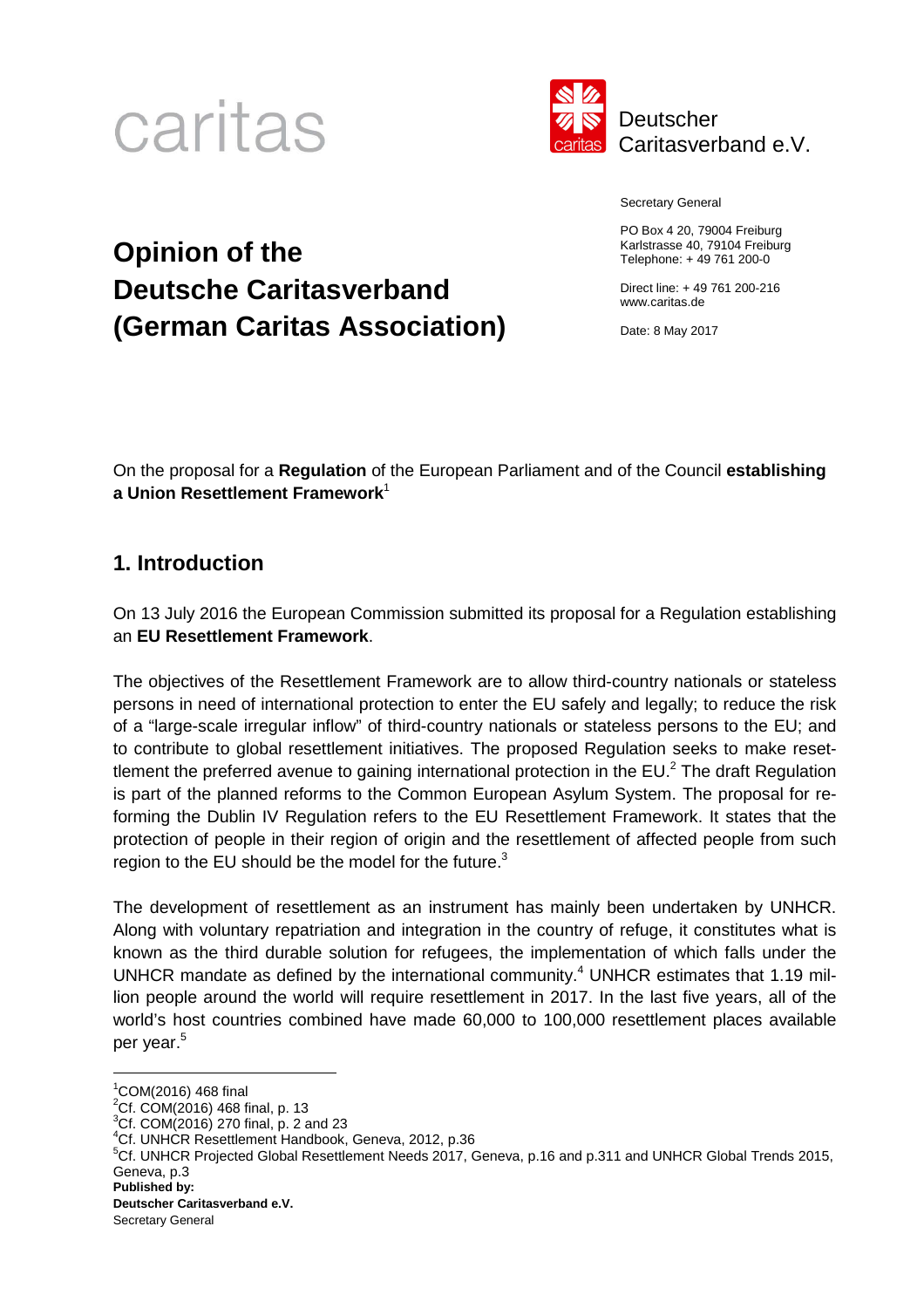The German Caritas Association welcomes the fact that the Commission is prioritising the expansion of resettlement in the EU with its proposed Regulation. The German Caritas Association appreciates that this creates more opportunities for the legal and safe entry to the EU of third-country nationals or stateless persons. The establishment of a Resettlement Framework will allow existing avenues into the EU to be expanded with new, legal avenues. The German Caritas Association welcomes the fact that more groups of people will be eligible for resettlement programmes in the proposed Resettlement Framework than is usual in national resettlement programmes. This is based on the assumption that it will allow additional groups of particularly vulnerable people in need of protection to be granted protection by an EU Member State.

However, at the same time the German Caritas Association is concerned that considering more groups of people for resettlement might not adequately address the needs of vulnerable people in need of protection in the resettlement selection process. Therefore, the total number of people admitted should be increased in line with the larger numbers of people who might need resettlement. The German Caritas Association believes that resettlement should not replace regular asylum procedures but should be an additional way of protecting particularly vulnerable people. Individual refugees must continue to receive protection in all EU Member States. The right to claim asylum and international protection on the part of refugees who enter an EU Member State by any avenue other than resettlement must not be impaired by the Resettlement Framework. The German Caritas Association is extremely critical of the way the draft Regulation links resettlement to migration control at several points in the document.

# **2. Assessment of selected Articles**

Hereinafter a detailed opinion is given on selected Articles in the proposed Regulation.

## **2.1 Definition of resettlement (Article 2)**

According to Article 2, resettlement means the admission of third-country nationals and stateless persons in need of international protection from a third country to which or within which they have been displaced to the territory of the EU with a view to granting them international protection.<sup>6</sup>

With this definition, the Commission is expanding the group of people who may be considered for resettlement so as to include internally displaced persons. The definition of a refugee as set forth in the Geneva Refugee Convention is limited to people who are outside their home countries.<sup>7</sup> As a result, previous UNHCR resettlement initiatives have as a rule only included people who are seeking protection outside their country of origin.<sup>8</sup>

 $^{6}$ Cf. COM (2016) 468 final, p.23

<sup>7</sup>Cf. Article 1, section A, paragraph 2 of the Refugee Convention of 28 July 1951 as contained in its Protocol relating to the status of refugees of 11 July 1969.

<sup>&</sup>lt;sup>8</sup>Cf. UNHCR Resettlement Handbook, Geneva, 2012, p.3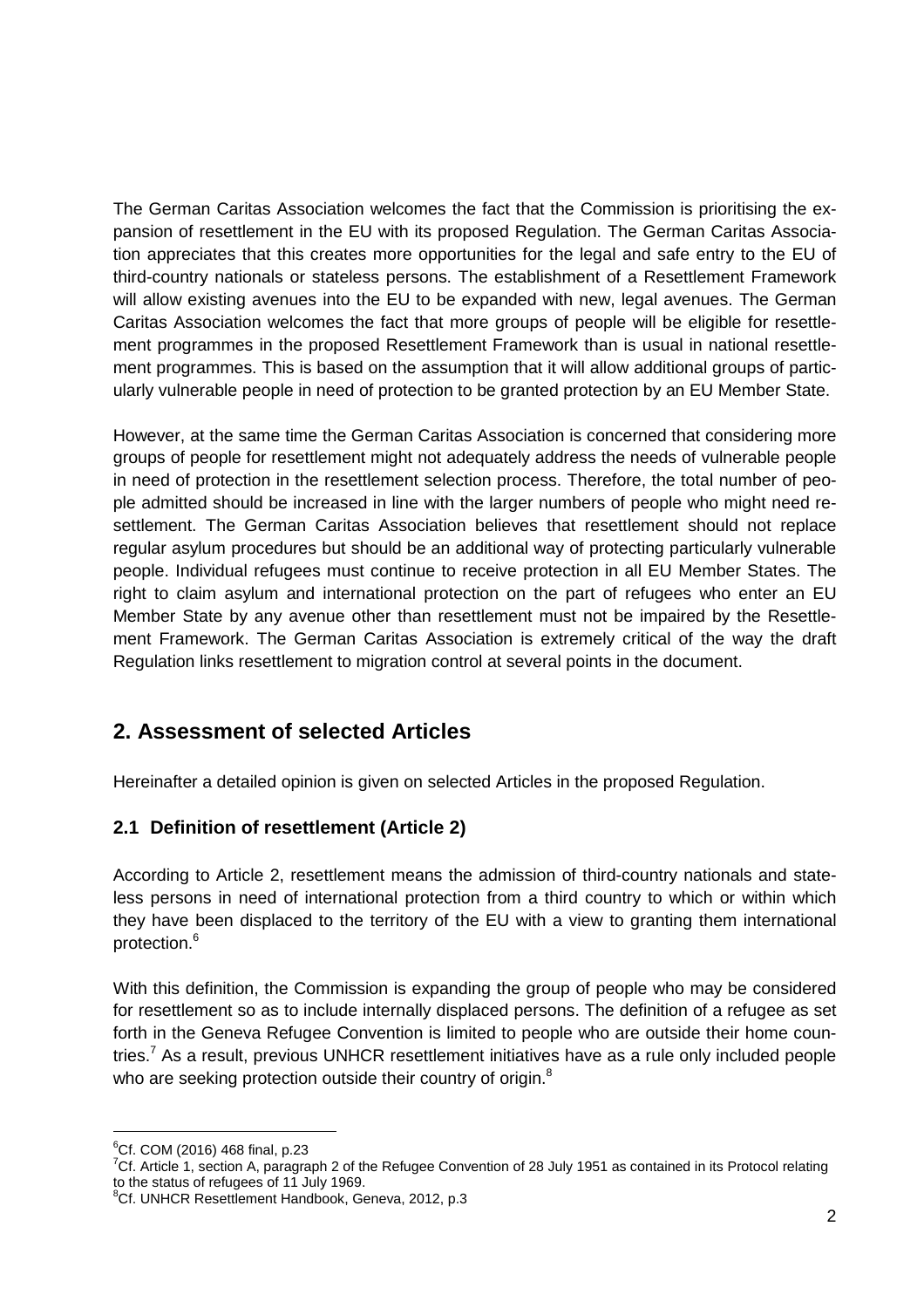### Assessment:

The UNHCR mandate has established resettlement as an instrument for protecting particularly vulnerable refugees. The EU Resettlement Framework in addition benefits those who have been displaced within their home country, which they have never left. Unlike people who have fled their countries of origin, until now internally displaced persons have not been specifically covered by any international legal instrument, although they are usually displaced by the same causes. They may also fulfil the criteria for a particularly acute need of protection. For example, this may particularly be the case if they are unable to flee to another country because of physical impairment or extreme psychological trauma. Therefore, the German Caritas Association welcomes the new protection granted to internally displaced persons through resettlement.

However, the German Caritas Association has misgivings due to a number of fuzzy issues and challenges from a legal and practical standpoint regarding eligibility of internally displaced persons for admission to resettlement programmes. Countries from which internally displaced persons are to be resettled are generally unwilling to play an active part in the procedures for resettlement. Furthermore, the necessary cooperation with government agencies may place the persons involved in significant danger, for example if they are subject to persecution by the state. Therefore, although participation of internally displaced persons in their own resettlement is usually desirable, this should not cause them to be exposed to additional perils.

Resettlement needs will grow considerably when internally displaced persons are included in the assessment of needs. Accordingly, the overall total number of admitted persons should also be increased to meet this additional need.

## **2.2 Selection of regions and countries (Article 4)**

Article 4 lists five factors that should be considered when determining from which regions and countries candidates for resettlement should be chosen. They are: (a) the number of persons in need of international protection displaced to or within a third country and any onward movement of those persons to the EU; (b) complementarity with financial and technical assistance provided to the third countries involved; (c) the EU's overall relations with the third countries; (d) a third country's effective cooperation with the EU in migration and asylum matters; and (e) the scale and content of commitments to resettlement undertaken by third countries. Under letter (d) the Commission includes (i) reducing the number of third-country nationals irregularly crossing the border into the EU; (ii) creating the conditions for applying the concept of country of first asylum and safe third country; (iii) increasing capacity for admitting and protecting persons in need of international protection staying in that country, including through the development of an effective asylum system; and (iv) increasing the rate of readmission of third-country nationals by concluding readmission agreements.<sup>9</sup>

<sup>&</sup>lt;sup>9</sup>Cf. COM (2016) 468 final, p.24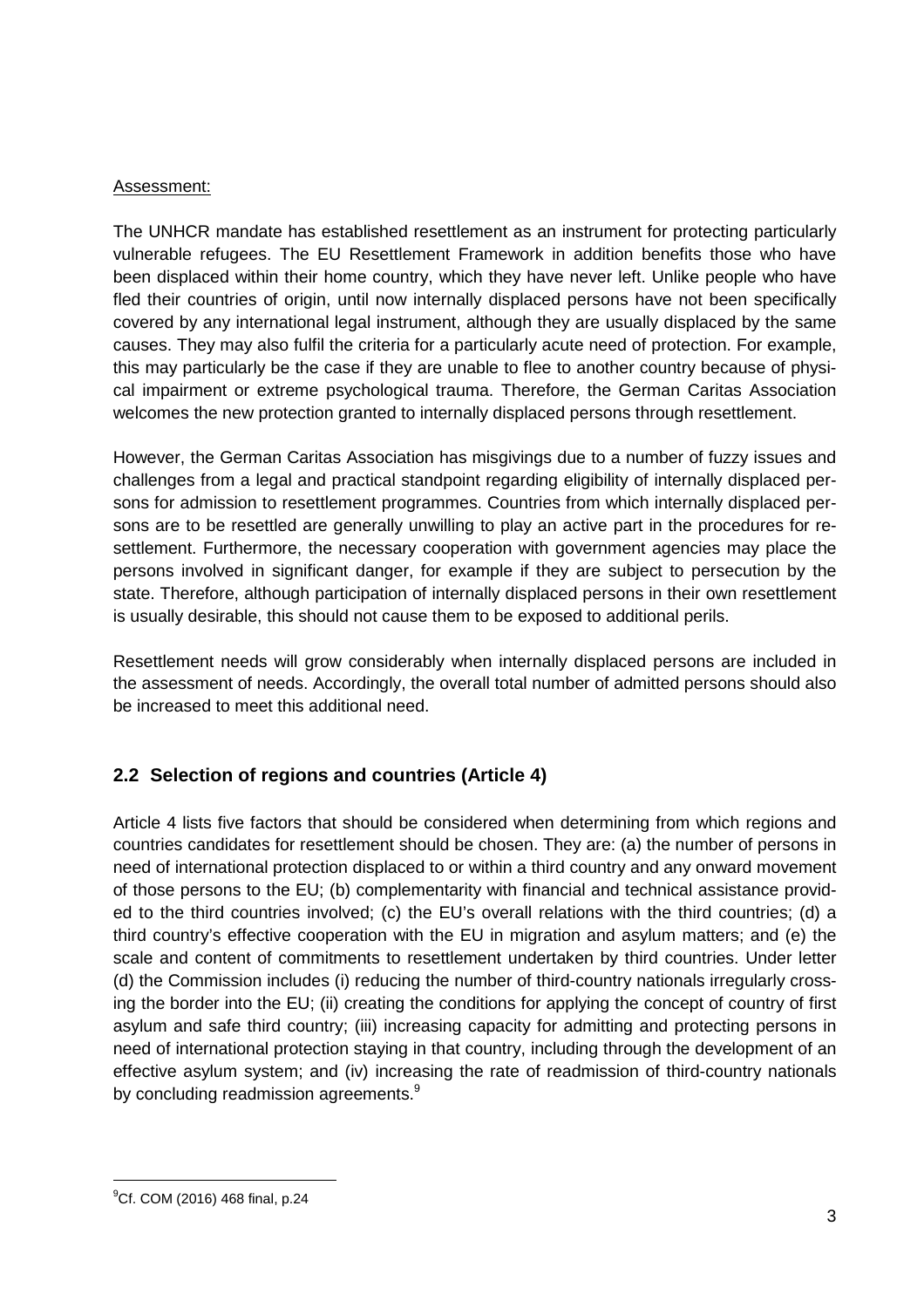#### Assessment:

The factors for determining from which regions and countries resettlement should be conducted illustrate how the Commission believes resettlement is not merely a tool that complements the traditional asylum procedure to protect vulnerable people, but that it should also be used henceforth for controlling migration. Article 3 of the proposal is expressly setting the goal of reducing "the risk of a large-scale irregular inflow of third-country nationals and stateless persons in need of international protection to the EU".<sup>10</sup> The German Caritas Association views this link between resettlement and migration control as extremely problematic. The German Caritas Association believes that resettlement should specifically help the weakest, most vulnerable refugees and displaced persons. This makes resettlement an instrument that complements the regular asylum system. Excluding vulnerable people from admission because the third country where they are staying does not cooperate as desired with the EU on migration and asylum issues runs counter to the humanitarian aspect, which should be the focus of resettlement. People who have fled their homes can not influence the "Union's overall relations" or "effective cooperation" of the country of refuge where they are staying with the EU. Accordingly these conditions listed in points (c) and (d) of Article 4 constitute unacceptable criteria for exclusion.

The meaning of the words "and any onward movement of those persons to the territory of the Member States" in (a) is unclear. They may be understood to mean that a great number of onward journeys from a third country to EU Member States has a negative impact on the Union's decision to resettle them from this third country. Consequently, like Article 4 point (d) paragraph (i), it harbours the danger that third countries will violate people's right to leave any country as stipulated in Article 13 of the Universal Declaration of Human Rights, and prevent them from seeking international protection. In addition, paragraphs (ii) and (iv) of Article 4 (d) make foreign policy the basis for designating resettlement countries and regions, instead of humanitarian factors. What is more, linking resettlement to the conditions set forth in Article 4 (d) (ii) means that precisely people in countries with the lowest likelihood of gaining adequate protection are penalised when it comes to being eligible for resettlement. In order to increase the rate of readmission, as indicated in Article 4 (d) (iv) it is necessary to ensure that affected people are afforded access to a fair asylum procedure in the region or country to which they will be readmitted, and can claim protection in accordance with the criteria of the Refugee Convention, and are afforded sufficient protection there.

The German Caritas Association recommends that point (a) should expressly state that a large number of onward journeys from a third country could only have a positive impact on the admittance of this third country into the planned resettlement programme; failing that, the words "and any onward movement of those persons to the territory of the Member States" should be removed. The German Caritas Association also recommends the deletion of Article 4 points (c) and (d) with the exception of paragraph (iii). Instead, the Resettlement Framework should follow the direction set by the UNHCR's annual Global Resettlement Needs Report, in which geographical priorities are set and regional and country-specific needs for resettlement are detailed based on actual protection needs.

<sup>10</sup> Cf. COM (2016) 468 final, p.23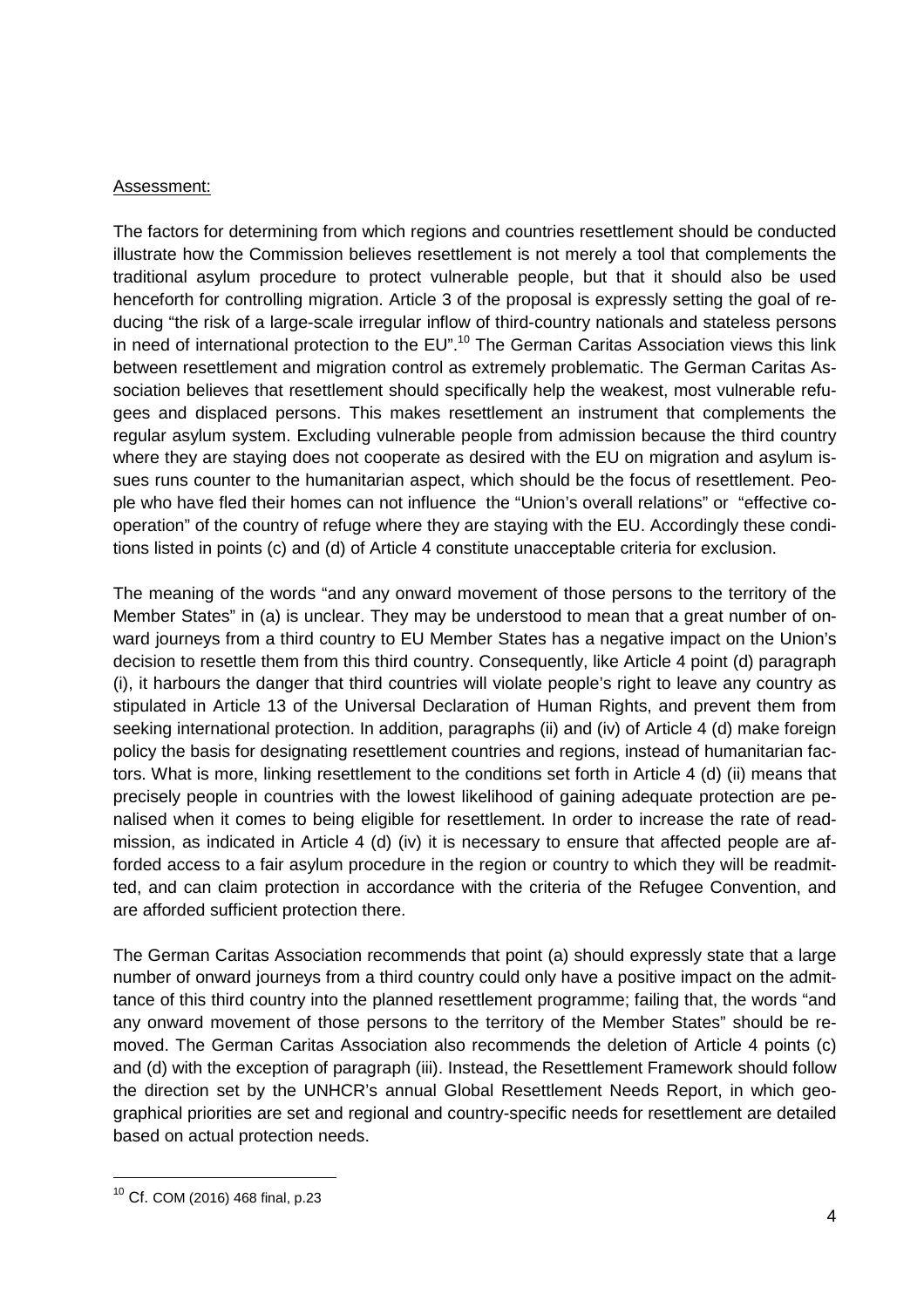Since more than 80% of persons in need of international protection stay in their region of origin<sup>11</sup>, the German Caritas Association believes it is very important to strengthen protective capacities and expand the asylum systems in first countries of asylum. The German Caritas Association therefore expressly agrees with Article 4 point (d) paragraph (iii). Therefore, third countries should definitely receive the support they need to implement the Refugee Convention and other international treaties on the rights of refugees. First countries of asylum are frequently overburdened and, for them, resettlement can be a key means of support. It is therefore of strategic significance for maintaining and expanding the protective capabilities of these countries. It should be made clear that the resettlement obligations set forth in Article 4 point (e) do not relate to resettlement in third countries from which resettlement is to occur. Otherwise, point (e) should be deleted.

# **2.3 Eligibility criteria (Article 5) and meaning of "preferences" (Article 10)**

Article 5 of the Commission's proposal lists groups of people who may be eligible for resettlement as part of the EU's resettlement scheme.

According to paragraph (a) these include people who in accordance with (i) have fled to another country or part of the country due to "a well-founded fear of being persecuted", or (ii) "in respect of whom substantial grounds have been shown for believing that they, if returned to or staying in their country of origin or former habitual residence, would face a real risk of suffering serious harm".

Article 5 point (b) paragraph (i) states that vulnerable persons should be considered for resettlement if they fall into at least one of the following categories: women and girls at risk; children and adolescents at risk; survivors of violence and/or torture; persons with legal and/or physical protection needs; persons with medical needs or disabilities; and socio-economically vulnerable persons. Paragraph (ii) also mentions people who have certain family ties to third-country nationals or stateless persons or Union citizens legally residing in a Member State. Article 10 section 1 also states that Member States should give preference to people with (a) family links and (b) social or cultural links, or other characteristics likely to ease integration in the participating Member State, or (c) particular protection needs or vulnerabilities.

#### Assessment:

Resettlement procedures are tested mechanisms to ensure that vulnerable refugees are given protection. The German Caritas Association is of the opinion that resettlement should take into account the specific needs of particularly vulnerable persons in need of international protection. People whose life, safety, or health is in danger or whose fundamental human rights cannot be guaranteed in the country where they have sought refuge are in particular need of resettlement. Therefore, the German Caritas Association welcomes the fact that Article 5 point (b) of the

<sup>&</sup>lt;sup>11</sup>Cf. UNHCR Global Trends Forced Displacement in 2015, Geneva, p.2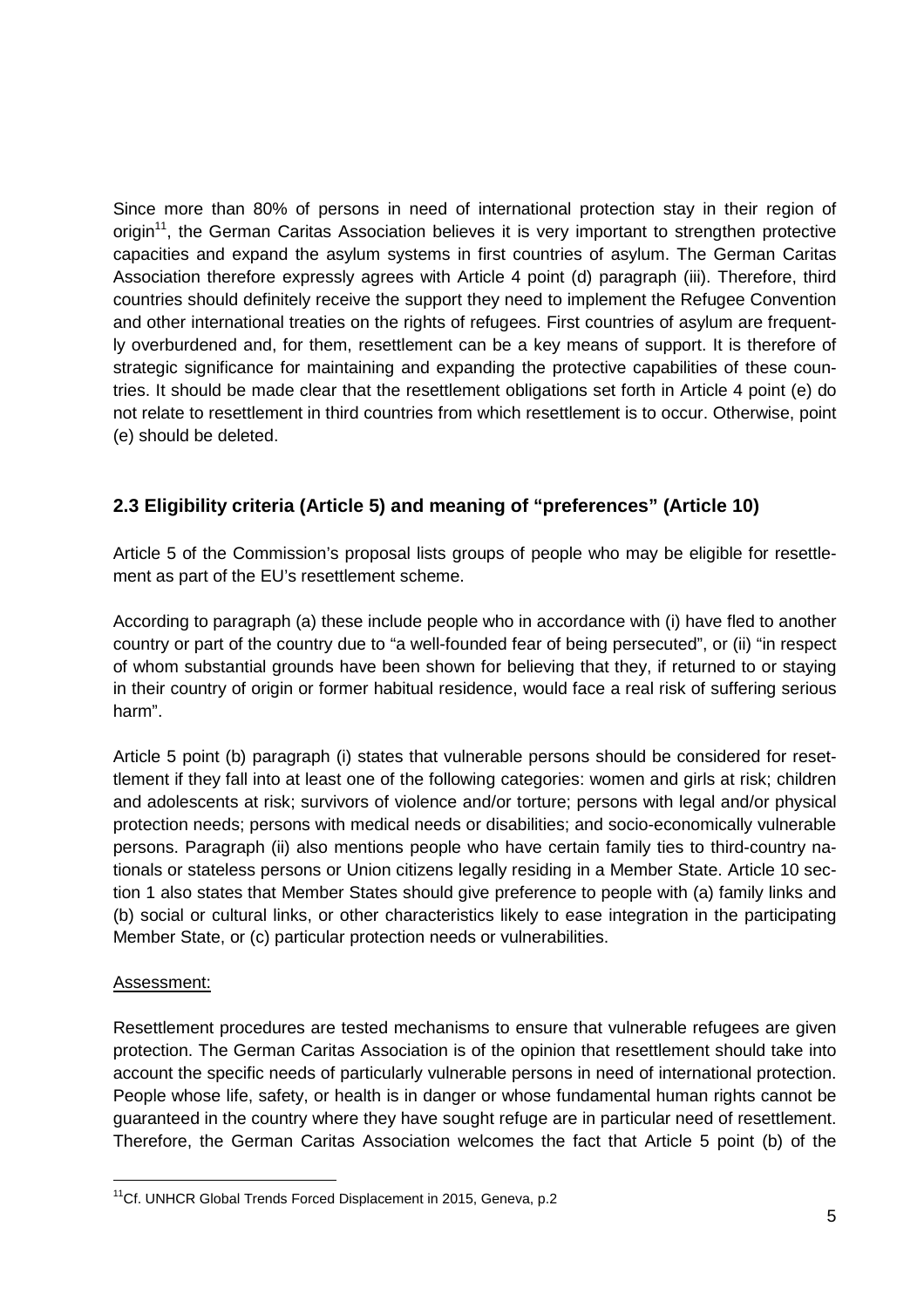Commission's proposal includes most vulnerable groups of people who are normally considered for resettlement according to the usual UNHCR criteria (women and girls, children and adolescents, victims of violence and/or torture, persons with legal and/or physical protection needs, and persons with medical needs or disabilities).

The Commission's proposal goes beyond the normal UNHCR criteria by including internally displaced persons (point (a)), socio-economically vulnerable persons (point (b) paragraph (i)), and persons with family links (point (b) paragraph (ii)). This expansion of the eligibility criteria is welcomed by the German Caritas Association in cases where the protective aspect of resettlement is served, as with the eligibility of internally displaced persons.

However, it is unclear who falls into the category of "socio-economically vulnerable persons". In order to prevent persons in need of international protection in accordance with Directive 2011/95/EU being conflated with other groups - such as persons who are seeking to enter an EU Member State for economic reasons - we recommend the category "socio-economically vulnerable persons" in Article 5 point (b) paragraph (i) should be made more specific. The German Caritas Association views the Commission's proposal's emphasis on the importance of family reunification positively. However, the possibility of using resettlement as a means of reunifying families should not replace other existing legal avenues for accomplishing this purpose. Refugees who fulfil the criteria for family reunification according to national or EU laws must be allowed to enter the EU regardless of resettlement targets and quotas. These people must not be included in the limited number of places allowed in the resettlement process, as this could cause places to be blocked for persons in need of protection who have no other way of legally entering the EU. Therefore, a proviso should be added to Article 5 point (b) paragraph (ii) to the effect that only those persons will be considered for resettlement for the purposes of family reunification who have no other legal avenue to gain family reunification, or for whom it is ascertained after detailed examination that it is not feasible. In parallel, the administrative and personnel capacities of the authorities responsible should be adapted to meet the existing legal requirements for the regular process of bringing over families.

The proposal for a Resettlement Framework does not expressly mention the otherwise usual UNHCR category of persons who for other reasons have no prospect of being integrated into the country they are currently staying in. The German Caritas Association emphasises that vulnerable groups of people must be given special consideration when being admitted via the EU Resettlement Framework. Therefore, the German Caritas Association calls for guarantees that vulnerable groups of people who have no possibility of being integrated into the first country of asylum - such as second and third-generation refugees who are living in refugee camps under extremely difficult conditions, people who are illegal aliens, or older refugees - should also be eligible for a resettlement process.

It is unclear how the preferences mentioned in Article 10 section 1 should be applied, particularly as special needs and family ties may also be listed as eligibility criteria under Article 5 point (b). The German Caritas Association would welcome clarification of this point.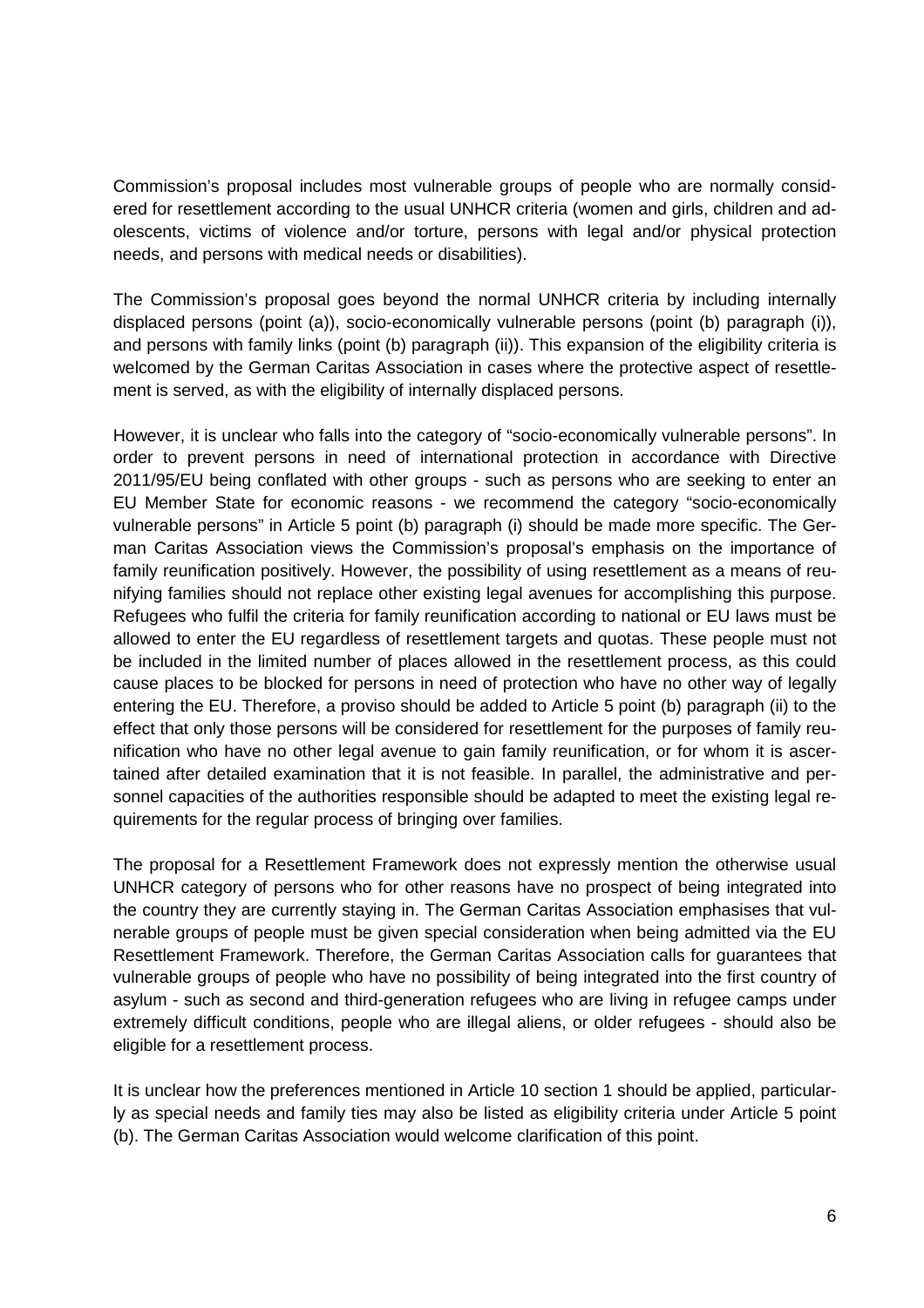## **2.4 Grounds for exclusion (Article 6)**

The Commission proposes that persons should only be considered for resettlement as part of the EU Resettlement Framework if they fulfil the eligibility criteria set out in Article 5 and are additionally not affected by the grounds for exclusion listed in Article 6.<sup>12</sup>

Persons shall be excluded from resettlement schemes if, in the five years before resettlement, they have (d) irregularly stayed, irregularly entered, or attempted to irregularly enter the territory of the Member States; (e) already been resettled as part of a European or national scheme; or (f) their resettlement has been refused by a Member State. Article 6, section 2 states that thirdcountry nationals or stateless persons may be excluded from targeted Union resettlement schemes established in accordance with Article 8, where one of the grounds for exclusion referred to in points (a) or (b) of paragraph 1 applies prima facie.<sup>13</sup> Article 6, point (a) describes crimes and actions that are largely based on the grounds for exclusion listed in Article 1 section F of the Refugee Convention<sup>14</sup>. Article 6, point (b) gives reasons relating to being a danger to the community, public policy, security, public health or international relations.

## Assessment:

The EU Resettlement Framework should focus on vulnerable refugees who are in particular need of protection. Therefore, eligibility for resettlement should not depend on whether a person has previously entered a Member State irregularly or stayed there irregularly. The individual's need for protection and external circumstances may have changed over a period of five years. Therefore, it should be possible to examine cases or persons whose applications have previously been rejected because they entered the country irregularly without applying for asylum within the planned period of five years. Rejection by one Member State may also have occurred for reasons that do not apply in another Member State. It should, therefore, be possible to transfer refugees who, for example, were rejected by one Member State because of a lack of specialist medical treatment options, to another Member State. The German Caritas Association recommends that points (d) and (f) in Article 6 section 1 should be deleted, or the period of 5 years should at least be significantly reduced because these provisions inordinately restrict access to resettlement.

In order to assess resettlement needs, it is necessary to pay close attention to individual circumstances. In order to exclude people from resettlement in accordance with Article 6 section 1 points (a) and (b) the German Caritas Association believes there must be serious reasons that at least provide adequate proof of strong suspicion. The German Caritas Association believes the proposal that people should also prima facie be refused resettlement in accordance with Article 6 section 2 is a step too far, despite justifiable security concerns. The German Caritas Association therefore recommends that Article 6 section 2 should be deleted.

 $12$ Cf. COM(2016) 468 final, p.11

<sup>13</sup>Cf. COM(2016) 468 final, p.26

<sup>&</sup>lt;sup>14</sup>Cf. Art. 1, section F of the Refugee Convention of 28 July 1951 as contained in its Protocol of 11 July 1969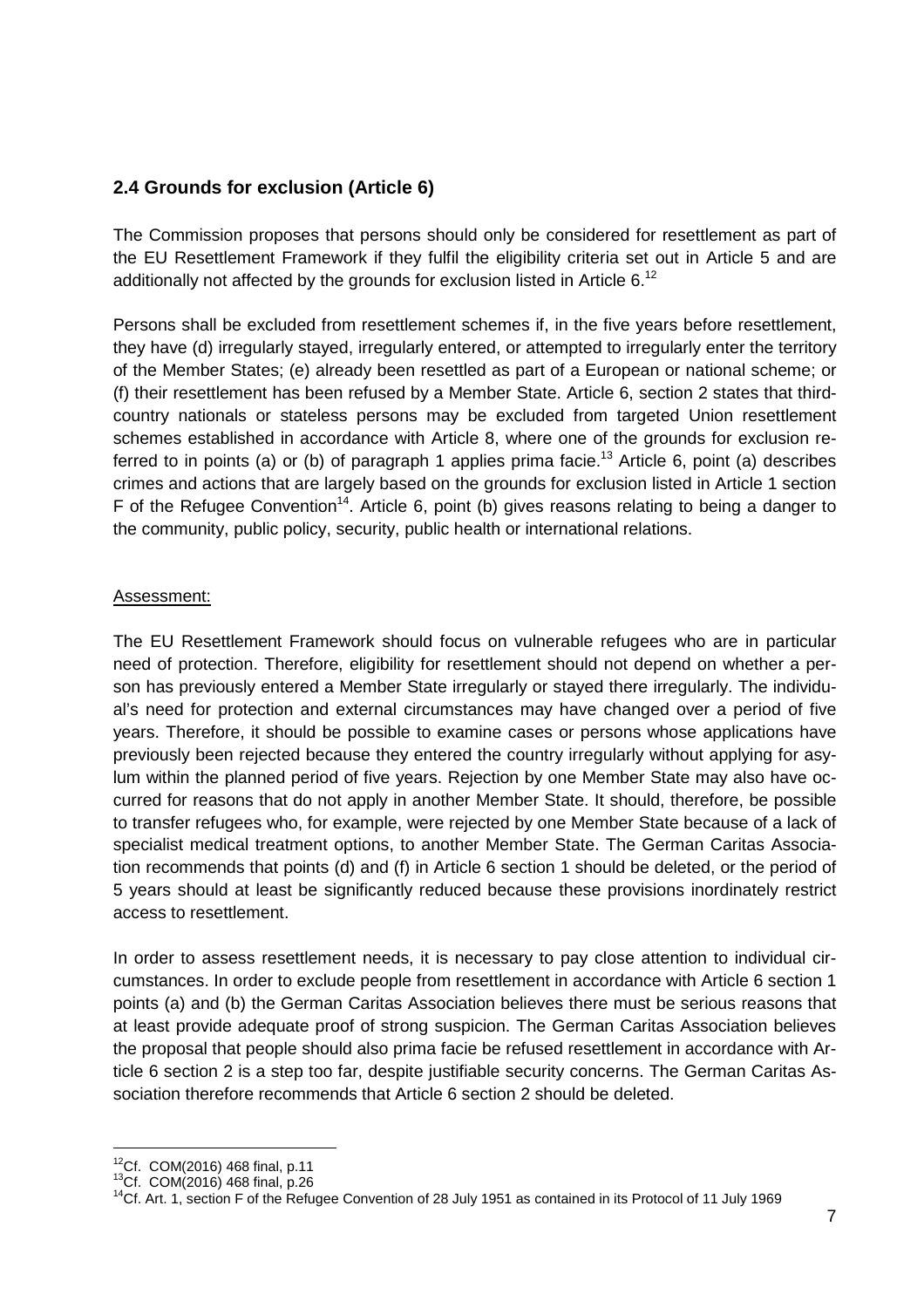## **2.5 Ordinary procedure (Article 10) and expedited procedure (Article 11)**

In the EU's proposed Resettlement Framework, the Commission suggests two resettlement procedures: The ordinary procedure (Article 10) and the expedited procedure (Article 11). The former is designed to take eight months with the possibility of extending it by a further four months, and the expedited procedure is designed to take less than four months with the possibility of extending it by a further two months. $15$ 

The ordinary procedure builds on the resettlement standards and practices of the Member States.<sup>16</sup> Following the identification of third-country nationals and stateless persons as planned on the basis of a dossier prepared by UNHCR, the proposed European Agency for Asylum or other relevant international institutions, or autonomously by a Member State, the respective EU Member State has to assess whether the persons identified meet the eligibility criteria for resettlement. In the event of a positive decision, the persons to be resettled should be awarded refugee status or subsidiary protection status after entering the Member State. An additional asylum procedure for recognition as a refugee for persons who have already been awarded subsidiary protection as part of the resettlement process would not be permitted in the ordinary procedure. The Explanatory Memorandum in the Commission's proposal describes resettlement as the preferred avenue to international protection in a Member State.<sup>17</sup>

The expedited procedure is based on the standard procedure for resettling Syrians from Turkey that was designed as part of the EU-Turkey Statement of 18 March 2016.<sup>18</sup> It is to be used when there are specific humanitarian grounds or urgent legal or physical protection needs. In contrast to the ordinary procedure, only an initial assessment has to be performed in the first country of asylum in order to decide whether subsidiary protection is applicable. The resettled persons then receive subsidiary protection status but can still apply for further international protection in the EU Member State that admits them.

## Assessment:

 $\overline{a}$ 

The German Caritas Association notes that Articles 10 and 11 harbour the danger of reducing the quality of the existing resettlement procedure in some Member States. Persons who are resettled in the framework of the Commission's proposal and who only receive subsidiary protection status may find that they cannot fully benefit from further rights existent under national laws. In principle, subsidiary protection status is not designed for permanent residency in a host country; in this way, the concept of resettlement is in danger of being undermined as a durable solution. The German Caritas Association therefore recommends that Article 10 section 7 point (a) should be amended to the effect that all persons who are selected for resettlement under the ordinary procedure should have all rights, related to their recognition as refugees, recognised at the very latest when they enter the Member State, regardless of their refugee status or subsidiary protection status.

<sup>15</sup> Cf. COM (2016) 468 final, p. 28

<sup>16</sup>Cf. COM(2016) 468 final, p.11

<sup>17</sup>Cf. COM (2016) 468 final, p.12

<sup>18</sup>Cf. COM (2016) 468 final, p.13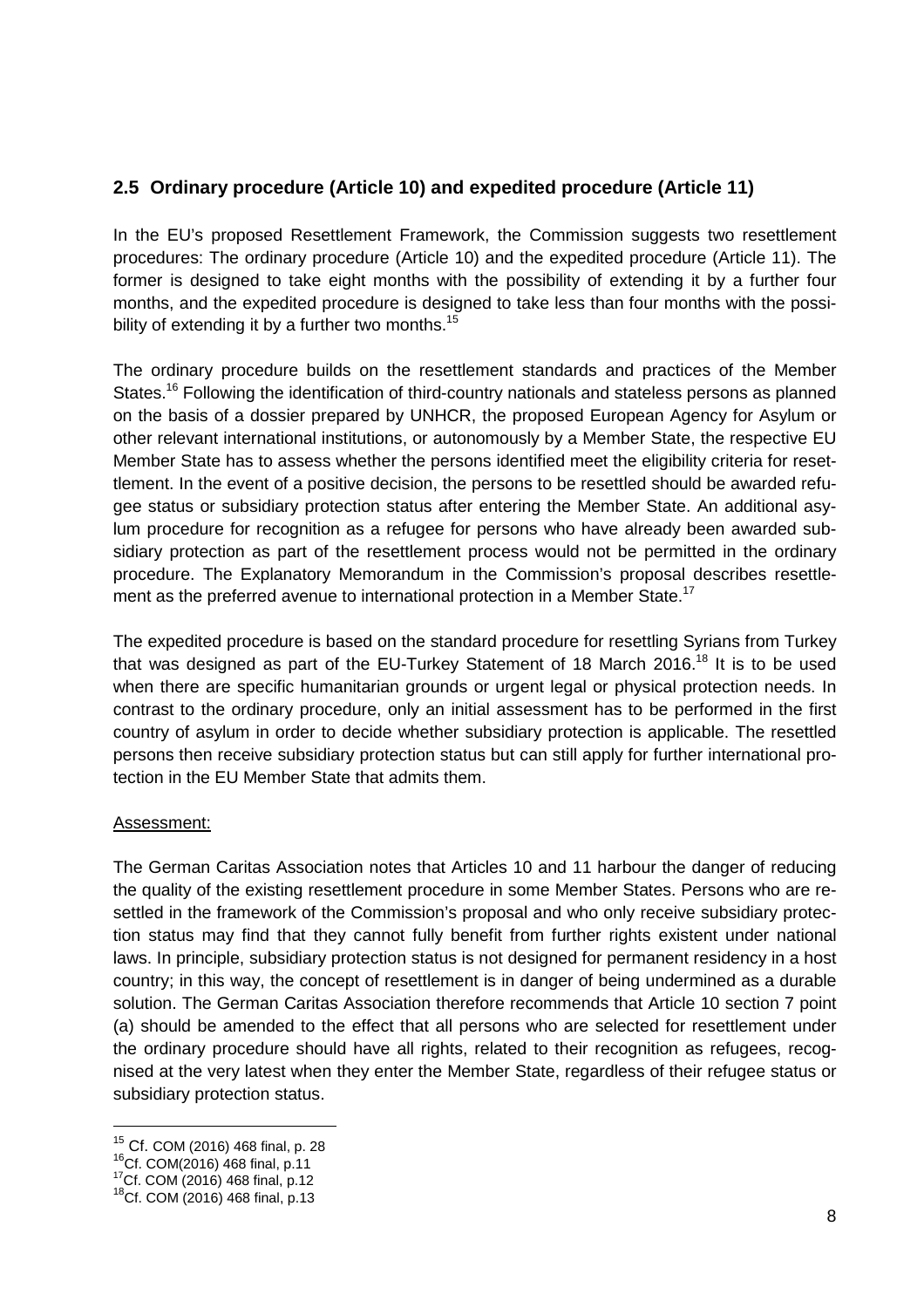As with any decision, the procedure for granting international protection status by a Member State under Article 10 may result in errors. If, after a resettled person has arrived in an EU Member State, it is ascertained that a person who has been granted subsidiary protection status also meets the conditions for recognition as a refugee, then the resettled person must have the option of appealing the original decision. The German Caritas Association therefore calls for resettled persons to be granted legal protection without fail.

The German Caritas Association welcomes the fact that the expedited procedure will make it possible for persons in need of protection to be able to enter an EU Member State quickly, safely and legally. In order to respond appropriately in emergencies, the expedited procedure should not be tied to the geographical priorities mentioned in Article 4.

According to the UNHCR definition<sup>19</sup> and the guidelines followed in most countries, resettlement is an instrument designed to allow persons permanent admission and provide comprehensive protection for refugees. Therefore, in order to carry out resettlement under the EU Resettlement Plan (cf. point 2.6) the ordinary procedure should always be used, upon implementation of the above-mentioned stipulations. The expedited procedure only guarantees transfer to an EU Member State, so it should only be used as a supplementary instrument in acute emergency situations. The German Caritas Association therefore recommends an emergency contingent should be allocated for the expedited procedure over and above the annual admission, for use in acute emergency situations. The existing annual resettlement obligations should not be affected by the expedited procedure.

With its federal and state humanitarian admission programmes, Germany has some excellent instruments for responding quickly to crises, and the German Caritas Association has recommended elsewhere that these programmes should be expanded.<sup>20</sup> Keeping this in mind, it is clear that these instruments must definitely be maintained in parallel with the EU's resettlement procedures.

It is gratifying that Article 10 section 7 point (c) supports offering pre-departure orientation programmes by Member States.<sup>21</sup>Our experience shows that affected persons need to be well informed about their rights and obligations and that they find it easier to integrate when they have attended language classes and received information about the Member State's social, cultural and political set-up. Therefore, in Article 10 section 7 point (c) the word "may" should be replaced with "should".

Furthermore, when identifying and referring resettled persons to an EU Member State that is willing to accept them it must be ensured that the actors involved in the identification process are not affected by state interference on the part of the first country of asylum and country of origin of the resettled persons. Our experience with the implementation of the EU-Turkey Statement shows that resettled persons must clearly know who is responsible for the identifica-

<sup>&</sup>lt;sup>19</sup>Cf. UNHCR Resettlement Handbook, Geneva, 2012, p.3

<sup>&</sup>lt;sup>20</sup>Cf. Letter from Dr Peter Neher et al. to Klaus Boullion, Chairman of the Standing Conference of Interior Ministers, and the interior ministers and senators of the German Federal Republic and States dated 22 November 2016, p.2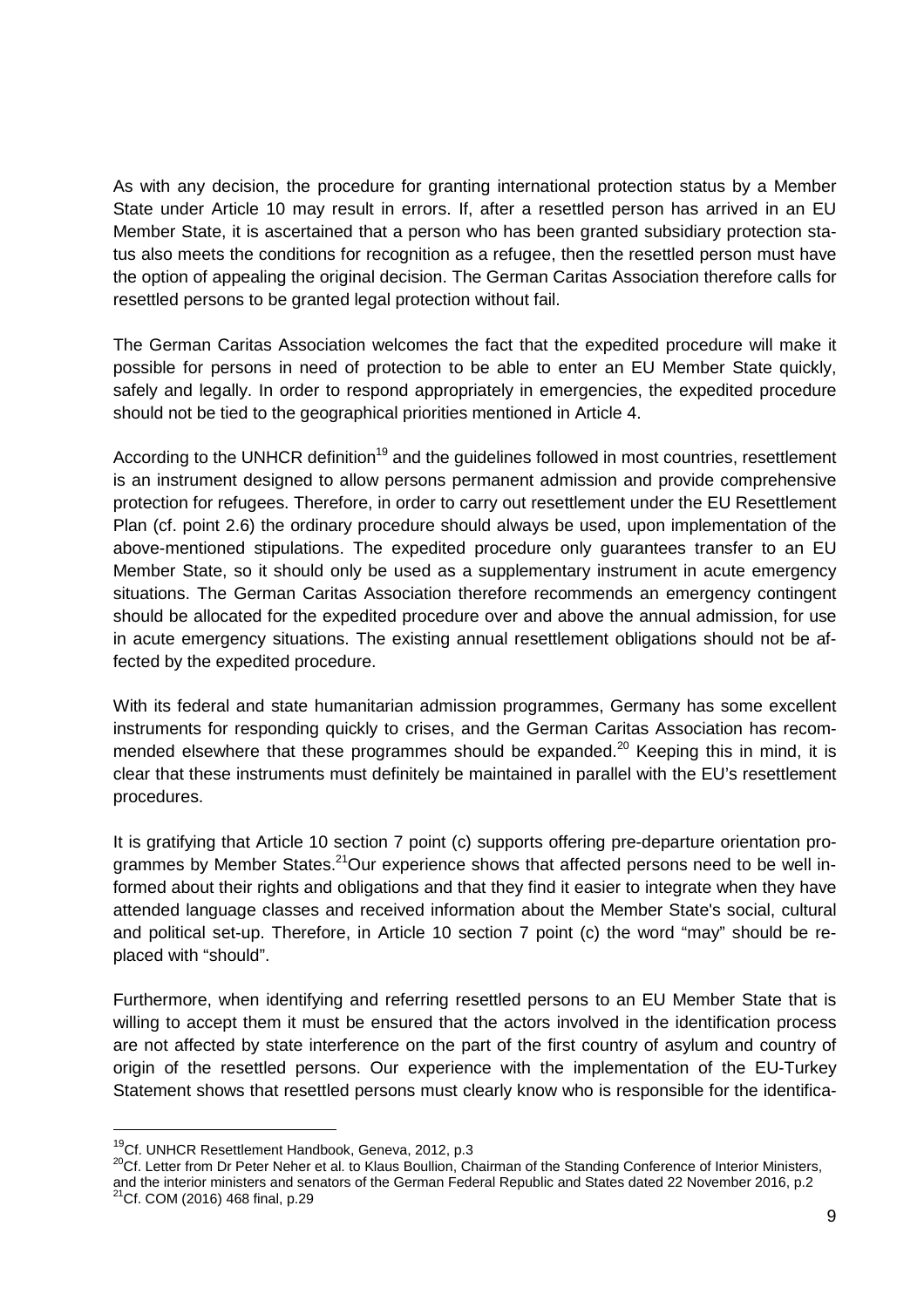tion and resettlement process, who is tracking it, and what eligibility criteria it is based on. For example, we believe UNHCR is one such autonomous and transparent actor. The EU's resettlement procedures should make more use of the extensive experience in resettlement gained by UNHCR through the implementation of national resettlement programmes.

The Commission's proposal that resettlement should be the preferred means of gaining international protection in a Member State<sup>22</sup> and the focus on legal and safe entry from a first country of asylum is in principle welcomed by the German Caritas Association. However, resettlement should not replace normal asylum procedures, but instead should be an additional way of protecting particularly vulnerable refugees. The right to asylum for persons in need of protection who reach the European Union by other avenues should not be affected.

# **2.6 Resettlement plan (Article 7), resettlement schemes (Article 8) and High-Level Resettlement Committee (Article 13)**

Article 7 of the proposal states that the Council should adopt an annual resettlement plan on the basis of a Commission proposal. This plan is to be underpinned by resettlement schemes which are adopted as implementing acts by the Commission (Article 8). The resettlement plan and resettlement schemes are to include details on the maximum total number of persons to be resettled, overall geographical priorities and the procedures to be used (ordinary or expedited processes) (Article 7). A High-Level Resettlement Committee is to be set up and chaired by the Commission (Article 13). The High-Level Committee will meet at the invitation of the Commission or a Member State and will advise the Commission on the development of the annual resettlement plan.<sup>23</sup>

## Assessment:

Resettlement is a time-consuming process involving complex processes of identification, eligibility, and emigration, along with intensive preparation of the persons being resettled in the third country. Before entry, national reception organisations have to be informed and prepared in order to ensure everything goes smoothly. The German Caritas Association therefore recommends establishing a resettlement plan with a term of at least two years.

The resettlement plan and resettlement schemes should also state a minimum, rather than a maximum, number of persons to be resettled. The Regulation should also include a gradual increase in this minimum number as the years go by. A gradual increase is recommended so that Member States that have not previously had a resettlement program or national bodies for admission have the time to build their capacity in this respect. In order to meet the target set in the proposed Regulation, contribute to international resettlement efforts, and ease the burden on first countries of asylum, the admission figures should increase in such a way that, in the long

 $^{22}$ Cf. COM(2016) 468 final, p.13

 $23$ Cf. COM $(2016)$  468 final, p.14 and p.30